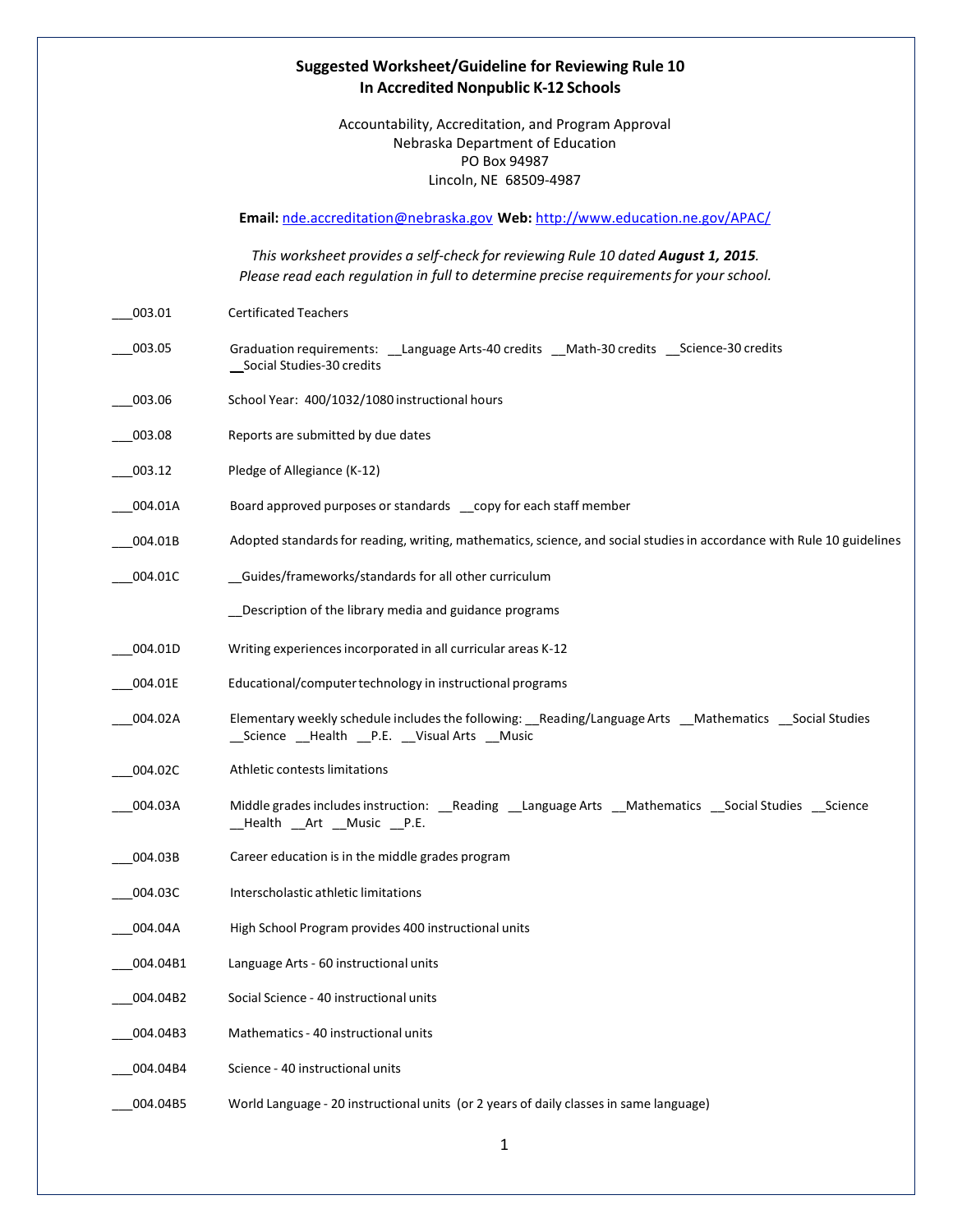| 004.04B6     | Career Education - 80 instructional units (or 40 units option)                                                                                                                                         |
|--------------|--------------------------------------------------------------------------------------------------------------------------------------------------------------------------------------------------------|
| 004.04B7     | Personal Health and Physical Fitness - 20 instructional units (or 2 years of daily classes)<br>(Note: Inclusion of CPR in the curriculum)                                                              |
| 004.04B8     | Visual and Performing Arts - 40 instructional units __Instrumental Music __Vocal Music __Visual Arts                                                                                                   |
| 004.04D2b(e) | Availability of monitor with an endorsement aligned with DL class generating instructional units                                                                                                       |
| 005.01A      | Assessment according to Appendix E/Performance Reporting                                                                                                                                               |
| 005.03       | Student assistance process                                                                                                                                                                             |
| 006.01A      | Library media area(s) available all day __resources classified __encyclopedia or electronic format copyrighted in past<br>five years                                                                   |
| 006.01B      | New library media resources: elementary, 25 (in print) per teacher up to 150 (75 if electronic format is also available) -<br>middle or high school, 150 (print or electronic)                         |
| 006.01C      | Each middle level school - 10 periodicals (print or electronic format)                                                                                                                                 |
| 006.01D      | Each secondary school - 25 periodicals (print or electronic format)                                                                                                                                    |
| 007.01A      | Elementary teachers endorsed (95%)                                                                                                                                                                     |
| 007.02A      | Middle grades teachers endorsed (90%)                                                                                                                                                                  |
| 007.03A      | Secondary grades teachers endorsed (80%)                                                                                                                                                               |
| 007.04A      | % FTE media specialist endorsed or acquiring 6 hours per year                                                                                                                                          |
| 007.04A1     | Building library media specialist staffing                                                                                                                                                             |
| 007.05A      | Guidance counselor or clergy (system); endorsed or acquiring 6 hours per year                                                                                                                          |
| 007.05B      | Guidance counselor or clergy (level)                                                                                                                                                                   |
| 007.05C      | Elementary guidance program (300 or more students)                                                                                                                                                     |
| 007.07A      | Staff development (at least 10 hours each year)                                                                                                                                                        |
| 008.02A      | Elementary principal or superintendent 10+ teachers - half-time 20+ - full-time                                                                                                                        |
| 008.02B      | Board meetings attended by principal                                                                                                                                                                   |
| 008.03A      | Middle grades principal endorsement required                                                                                                                                                           |
| 008.03B      | Middle grades principal: 10+ teachers - half-time 20+ - full-time                                                                                                                                      |
| 008.04A      | Secondary principal: 10+ teachers - half-time 20+ teachers - full-time                                                                                                                                 |
| 008.05A      | Head administrator has superintendent's endorsement                                                                                                                                                    |
| 008.05B      | Other administrators hold appropriate endorsements                                                                                                                                                     |
| 008.05C      | Certificates on file in school administrative office                                                                                                                                                   |
| 009.01A      | Continuous school improvement includes each five years:                                                                                                                                                |
|              | mission and vision statements<br>data collection including student performance, demographics, learning climate, former high school students<br>improvement goals (at least 1 for academic achievement) |